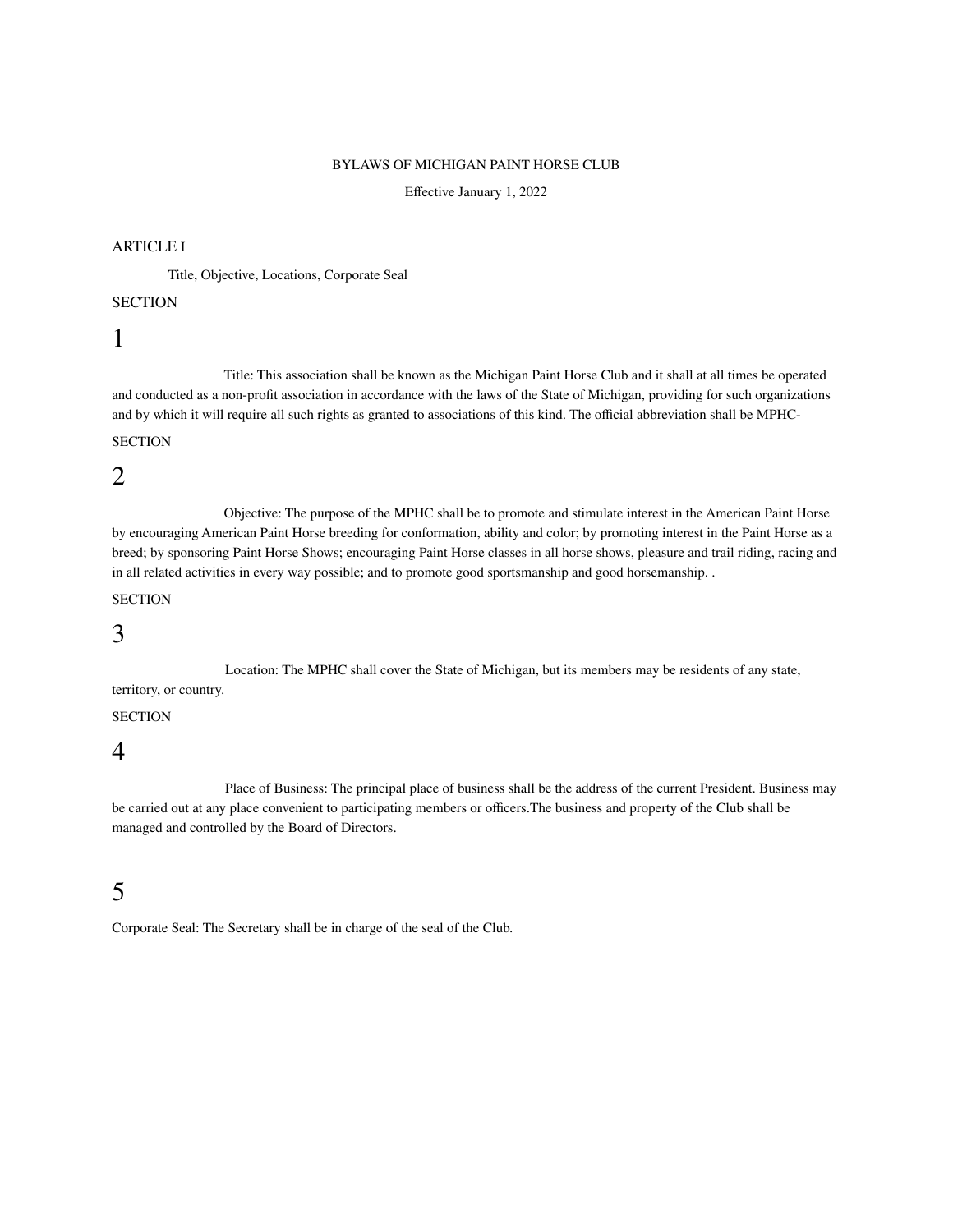#### ARTICLE II

#### Members

### **SECTION**

# 1

There shall be no shares of stock and only one class of members. Membership shall be open to all persons who subscribe to the aims of the MPHC, abide by its Bylaws and rules and regulations, and assist in furthering the MPHC's purposes and objectives.

### **SECTION**

## 2

Members of the MPHC shall be admitted, retained, and expelled in accordance with these Bylaws, and such rules and regulations as the Board of Directors may from time-to-time adopt. Membership may include individuals, firms, corporations, executors, trustees, and institutions of learning. Memberships are not transferable. Persons who have been expelled or suspended from the APHA are not eligible for membership in the MPHC during expulsion or suspension. Memberships are available in single or multi-year but will expire December 31 of the paid-thru year.

### **SECTION**

# 3

All members in good standing shall have equal rights, interests and responsibilities with respect to the MPHC and its property; shall have the right to vote in person or virtually at all membership meetings, and to hold office and committee assignments, except as otherwise limited herein. Any MPHC member elected to office will pay current dues before taking office. Whenever in the Bylaws the term member or members shall be used, unless otherwise specified, it shall mean a member or members having the right to vote. Each adult membership entitles the member or members to one vote, but no more than two votes per household shall be allowed even if a household has more than one membership (e.g., partnerships, corporations, etc.). Minor children (18 and under) of a household are non-voting members. Membership rules are to be determined by the Board of Directors on a year-by-year basis. Proper receipts and certificates of membership cards shall be issued.

## **SECTION**

# 4

To have annual meeting voting rights, MPHC members must have been a member sixty (60) days prior to the annual meeting, or August 1, whichever is longer.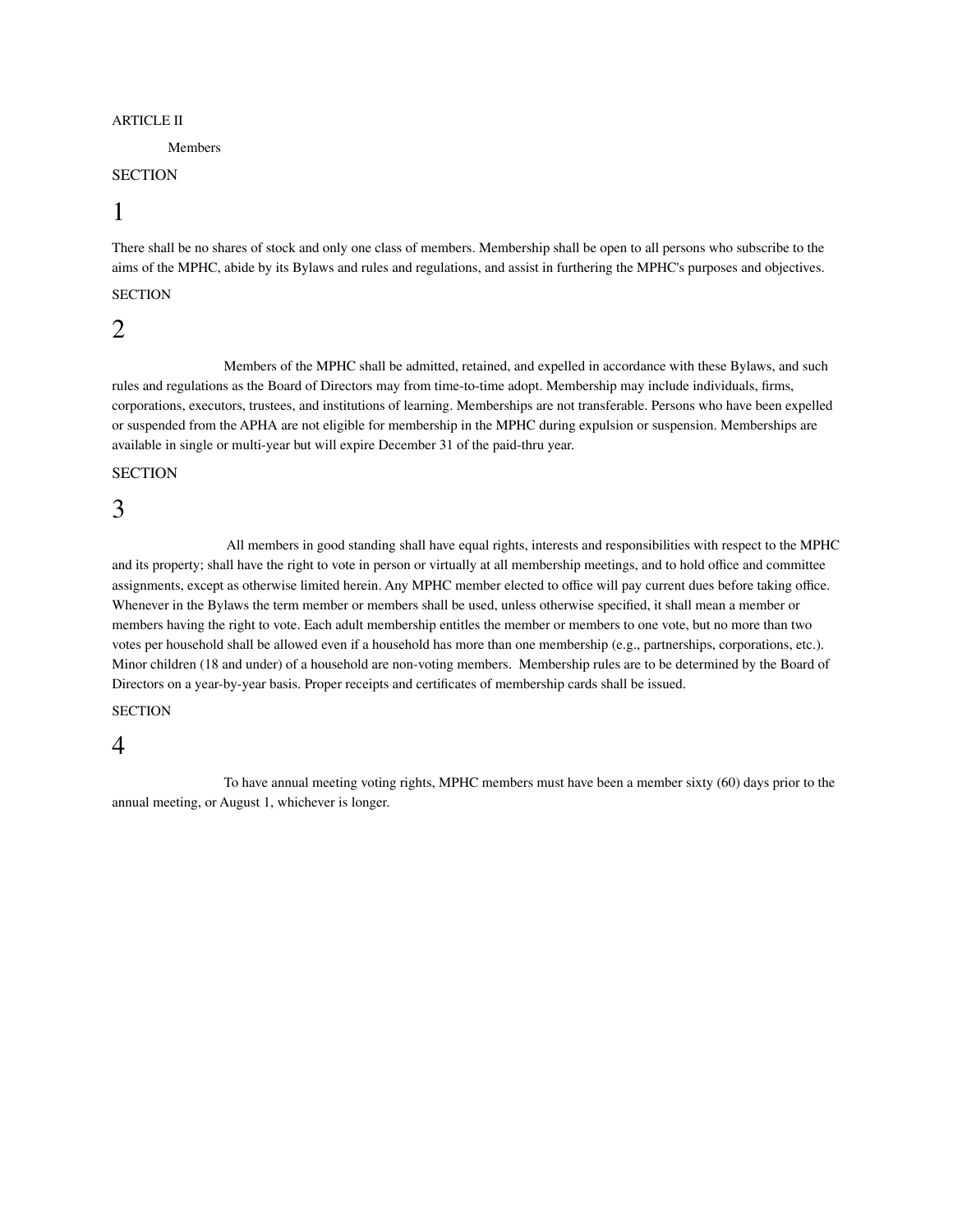#### ARTICLE III

#### DIRECTORS

#### **SECTION**

# 1

The business and property of the MPHC shall be managed and controlled by the Board of Directors hereinafter created and empowered. ELECTION OF DIRECTORS Four (4) directors shall serve on the Board. In addition to the four (4) directors, the Board of Directors shall include the President, Vice-President, Secretary and Treasurer for a total of eight (8) members on the Board of Directors. The Board of Directors shall be elected by the MPHC membership. Each director will serve for two (2) years, the directors will be elected on alternating years. The President and Vice-President shall serve as chairperson and vice-chairperson of the Board of Directors, respectively. No more than one (1) member of any immediate family or firm may sit on the Board of Directors. No member shall be eligible to be elected to the Board of Directors unless he/she is an active member of the American Paint Horse Association. If any officer or director fails to properly discharge his/her duties, he/she may be removed from office by a two-thirds (2/3rds) vote of the Board of Directors. No member shall serve as the President, Vice-President, Secretary or Treasurer for more than two consecutive two-year terms.

#### **SECTION**

# 2

Special meetings of the Board of Directors shall be held whenever called by direction of the President, or by two-thirds (2/3) of the Directors for the time being in office. The secretary and/or President shall give notice of each special meeting by mail, email, text message or telephoning the sarne to each Director before the meeting; but such notice may be waived by any Director. Unless otherwise indicated in the notice thereof any and all business may be transacted at a special meeting.

### **SECTION**

## 3

In case of any vacancy on the Board of Directors, the remaining directors by affirmative vote of a majority thereof may elect a successor for the unexpired term of such director.

#### **SECTION**

## 4

The written contracts of the MPHC shall be executed on behalf of MPHC by any member of the Board of Directors providing the approval has been given by the Board of Directors.

## **SECTION**

# 5

The Board of Directors may create and empower other committees, general or special.

## **SECTION**

# 6

Board of Directors meetings will be held every month via conference call or at a named location or at a minimum, one in-person meeting at a MPHC show the current year. There shall be an Annual Meeting of the membership to be held in conjunction with the Year End Awards Banquet no later than April 1st, if finances are available, either virtually or in-person. All members in good standing shall receive written notice of the meeting, to include date, time, place and agenda, a minimum of 3 (three) weeks in advance of the meeting, if annual meeting is scheduled. The Roberts' Rules of Order shall govern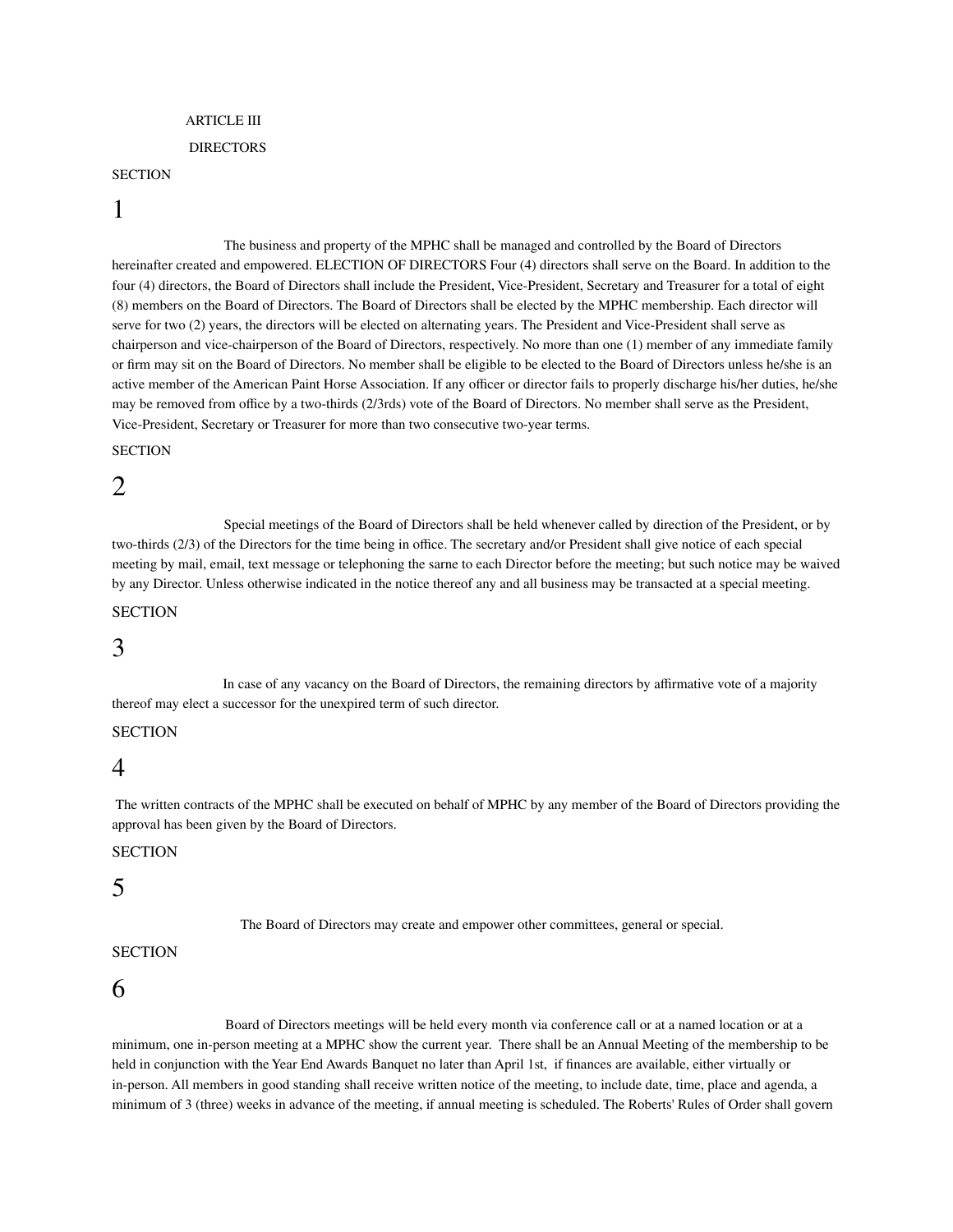membership meetings.

## **SECTION**

7

Any officer of the Club may call a meeting of the members, but in his absence the Directors may appoint any person to act as Secretary of the meeting.

#### ARTICLE IV

Officers & Duties

### **SECTION**

# 1

OFFICERS. The elected MPHC officers shall be the President, Vice-President, Secretary and Treasurer and such other officers as may be authorized from time-to-time by the Board of Directors.

#### **SECTION**

2

PRESIDENT: The President shall be the chief officer of the MPHC and shall preside at all meetings of the

Board of Directors. He/She shall see that the Bylaws and rules and regulations of the MPHC are enforced and shall perform all other duties that may be prescribed from time-to-time by the Board of Directors. The president shall be allowed to vote in Board of Directors meetings only to break a tie. The retiring President shall remain a voting advisor one (1) year following his/her term of office.

#### **SECTION**

3

VICE-PRESIDENT. In the absence of the President, the Vice-President shall have the power and shall perform the duties of the President and such other duties as may be prescribed by the Board of Directors. The Vice President must have previous MPHC board experience to be selected. The Vice President shall vote as any other Board member. In the event the Vice-President is serving as President, the Vice-President shall retain his voting privileges.

#### **SECTION**

4

SECRETARY. The Secretary shall keep the minutes of all membership and directors meetings. This person shall be the custodian of all documents and records of the MPHC. This person shall make a report of this office to the Board of Directors when requested and to the membership in annual meetings, and shall perform such other duties as may be prescribed by the Board of Directors from time-to-time. The Secretary shall have one (1) vote in the Board of Directors meetings.

### **SECTION**

5

TREASURER. The Treasurer shall collect all monies due the MPHC. This person shall make a report of this office to the Board of Directors when requested and to the membership at annual meetings. An annual financial report is to be distributed to all MPHC members. This person shall perform other duties as may be prescribed by the Board of Directors from time-to-time. This person shall disperse the monies of the MPHC upon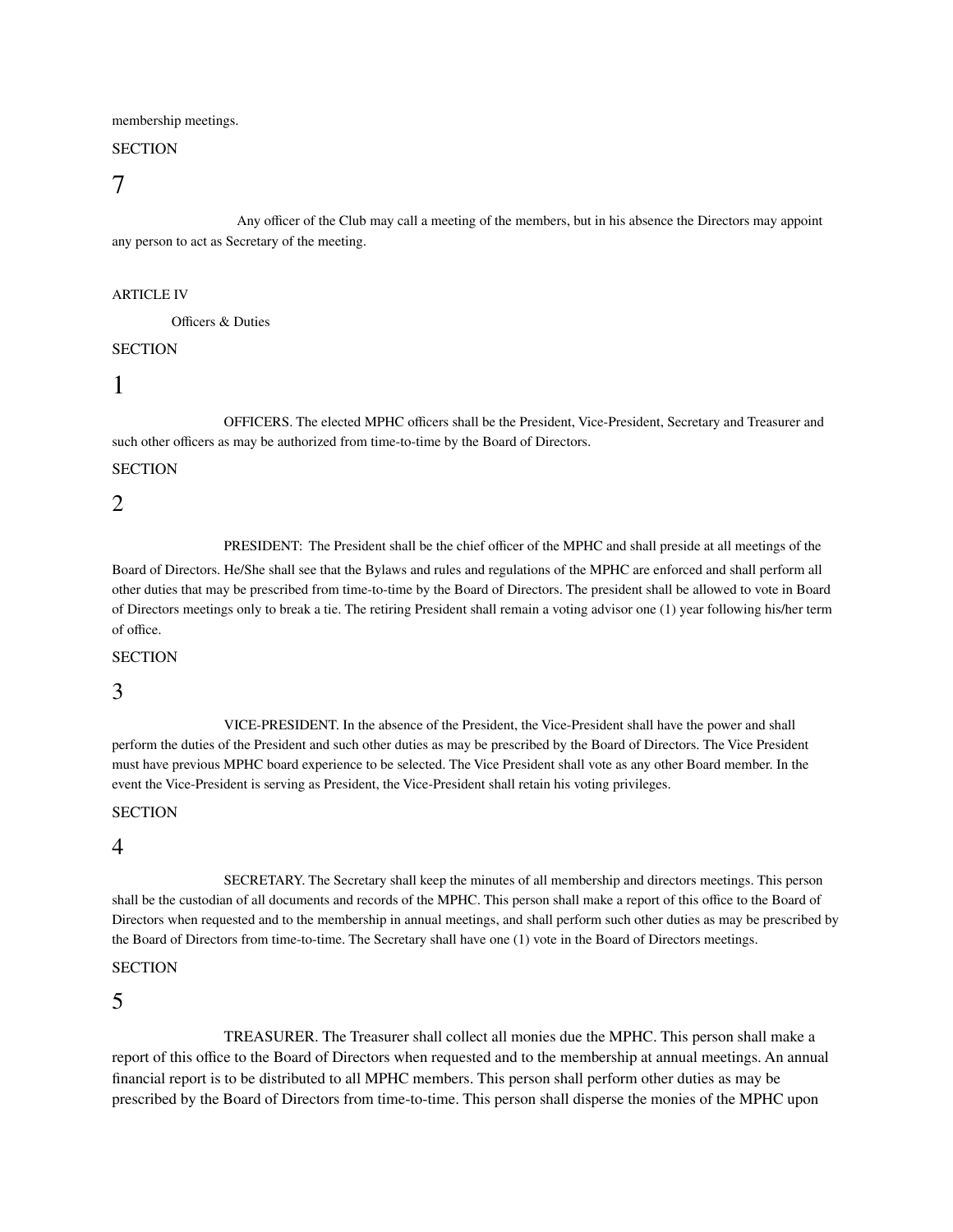order of the Board of Directors. The Treasurer shall have one (1) vote in the Board of Directors meetings.

## **SECTION**

6

SURETY BONDS. The President, the Treasurer, and any other officers and employees of the MPHC shall give a surety bond to be furnished at the expense of MPHC for faithful discharge of their duties, if so required by the Board of Directors.

## **SECTION**

7

VACANCIES. All vacancies in MPHC offices may be filled by the Board of Directors for the unexpired term, and those so succeeding or appointed shall serve until the election and acceptance of their duly qualified successors (See Article III. Section 3.)

## **SECTION**

8

There is hereby created a Board of Directors consisting of the President, Vice President, Secretary, Treasurer and four (4) additional members, plus the immediate Past President.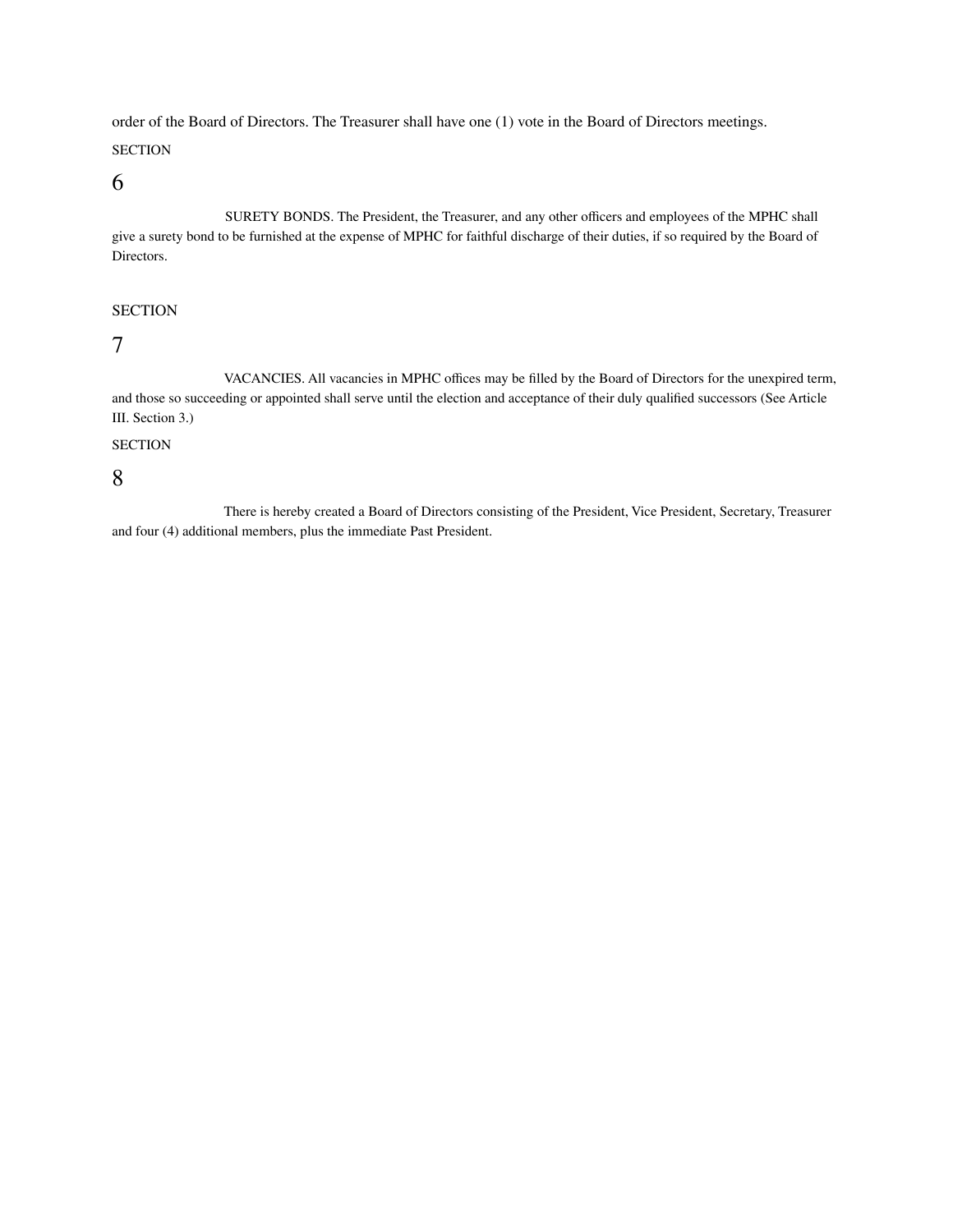#### ARTICLE V

#### **ELECTIONS**

### **SECTION**

## 1

All officers and directors shall be elected by written ballot. These ballots shall be kept by the Secretary for one (1) year via received online or mail.

#### **SECTION**

### 2

Election of Directors and Officers. The President shall appoint a nominating committee at least sixty (60) days prior to the annual membership meeting. The committee shall consist of no less than two (2) nor more than five (5) members. The current President shall serve as chairman, or shall designate the chairman of this committee. The nominating committee will prepare a recommended slate for election of the members of the Board of Directors and Officers. (See Article Ill, Section 1). The election shall be held at the annual membership meeting or via email or mail ballots if an annual membership meeting is not held. Additional nominations shall be accepted from the voting members that are present or written in. Each Officer and Director, shall be voted upon individually by written or virtual ballot, and the election completed for each office before nominations be accepted for the next office. New directors and officers shall be installed as of January 1 following their election. All officers shall be elected for a term of two years and for no more than two consecutive two year terms. Directors may succeed themselves in office. Each Officer and Director must be elected and re-elected individually.

#### ARTICLE VI

DEFINING RULES & REGULATIONS

#### **SECTION**

1

The Board of Directors shall have the power and authority to amend, repeal, and enforce such rules and regulations not contrary to the Bylaws and APHA Rules as it may deem necessary concerning the MPHC conduct, management, and activities; membership criteria and requirements; removal of officers; collection of dues and fees; auditing requirements: the conduct of shows, contests, exhibitions, races, sales, championships, social functions and all other details relating to the general purposes of the MPHC. However, any such rules and regulations established shall be reviewed annually by the Board of Directors, subject to revision or amendment by the General Membership at a General Membership meeting.

#### **SECTION**

## 2

In consideration for the opportunity to exhibit and participate in horse shows and other activities sponsored by the MPHC, each member, exhibitor, and participant (hereinafter collectively referred to as 'participant), agrees to abide by all rules under which the horse shows and other activities will be conducted. Participant further agrees to indemnify and hold harmless the Michigan Paint Horse Club, its officers, directors, and employees from and against all claims, demands, and cause of action whatsoever that the participant may have for any and all loss, damage or injury sustained by the participant, the animals being exhibited by the participant, and participant's equipment; or by the minor for whom a participant may represent, by the animals he or she is exhibiting, or by his or her equipment before, during and after said horse shows or activities. Participant further agrees that if he or she is unsuccessful in an attempt to overturn the Michigan Paint Horse Club decisions, actions, rules, or regulations, to reimburse the Michigan Paint Horse Club for its reasonable attorney fees, court costs, and other reasonable expenses incurred in defense of such suit, and that no action will be commenced whether in law or equity against the Michigan Paint Horse Club in any court other than the county in which the current MPHC President resides.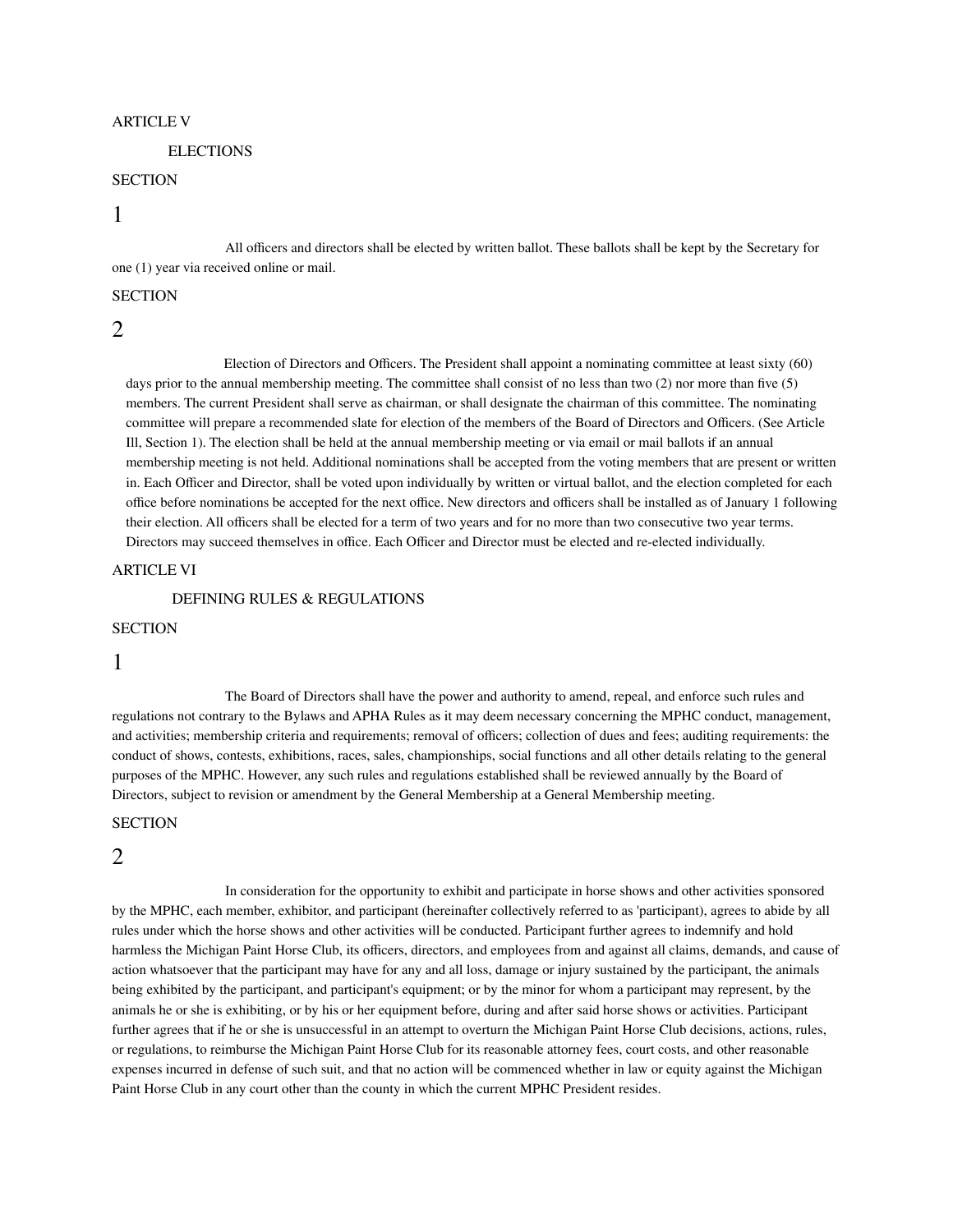#### ARTICLE VII: MEETINGS

#### **SECTION**

## 1

ANNUAL MEMBERSHIP MEETING: The regular annual membership meeting shall be held at such time and place as may be fixed by resolution of the Board of Directors during the period from November 1 to April 1 of the following year. Said annual membership meeting shall be for the purpose of electing and installing officers and directors, and for the transaction of such other business as may be brought before the meeting. Notice of the General Membership meeting shall be given by mail or electronically, stating the time and place of such meeting whether held in-person or virtually, to the last known address or email address of each member in good standing, not less than thirty (30) days prior to the date of such meeting. If special topics are to be discussed and/or voted upon, members shall be notified of any such topics.

### **SECTION**

## 2

Any Officer of the MPHC may call the membership meeting to order and may act as chairman of such meeting, precedence given in the following order: President, Vice-President, Secretary. In absence of all such officers, members present may elect a chairman of the meeting. The Secretary shall act as Secretary of all membership meetings. In the absence of the Secretary, the Directors may appoint any person from the Board of Directors to act as Secretary of the meeting. This person cannot use the Secretary's voting privilege.

## **SECTION**

# 3

SPECIAL MEMBERSHIP MEETINGS: Special meetings of the members may be called on written notice to all members. The notice shall state the time and place of the meeting and a brief description of all topics to be discussed. The notice shall be sent by mail or email to the last known address or e-mail address of all members at least thirty (30) days prior to the meeting. Special meetings may be called by the President, a majority of the Board of Directors, or by a notice signed by at least twenty per cent (20%) of the membership. .

## **SECTION**

## 4

At any membership meeting the members in attendance shall constitute a quorum.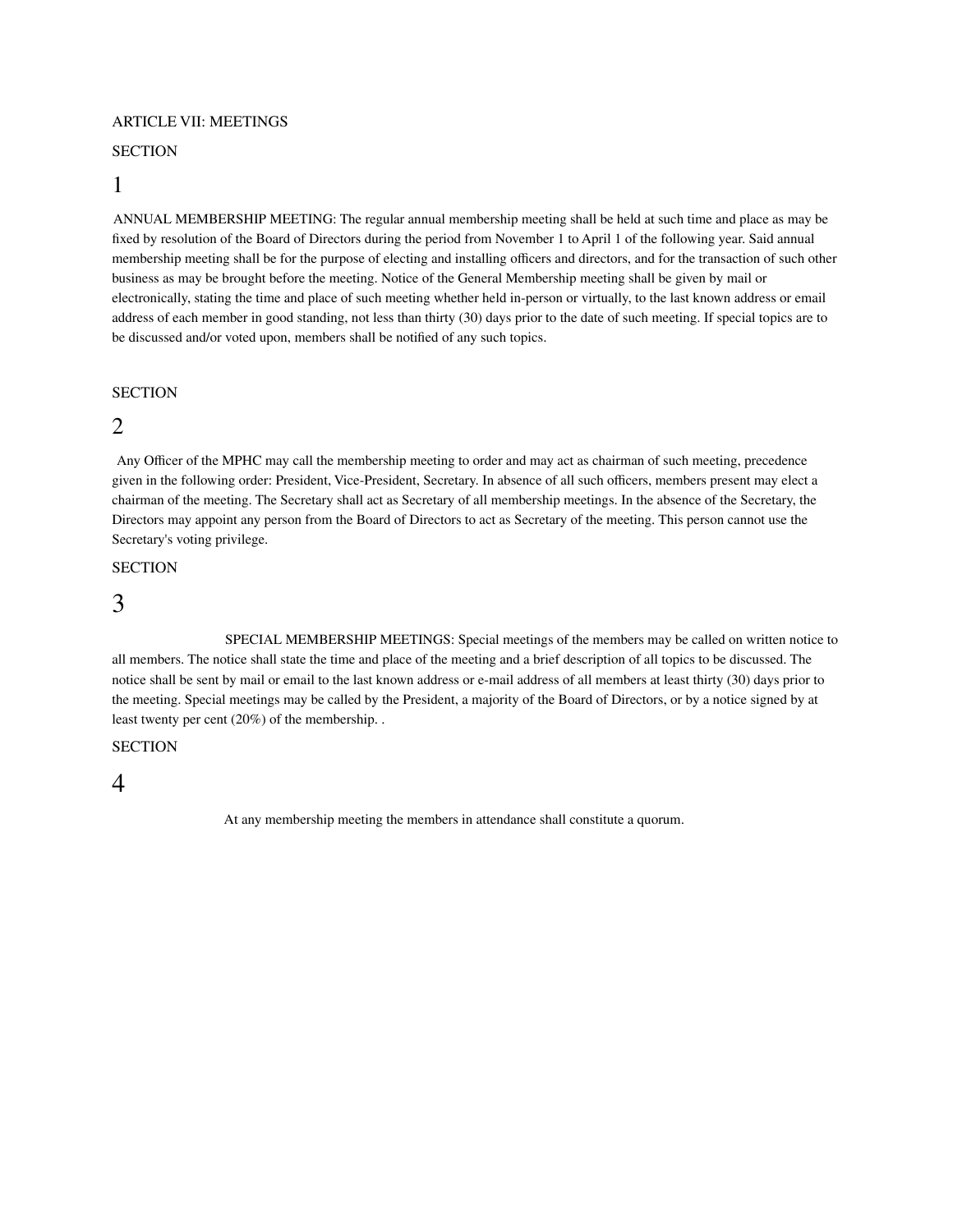#### ARTICLE VIII

#### **AMENDMENTS**

## **SECTION**

# 1

The Board of Directors shall make, amend and repeal the By-Laws of the MPHC only when written notice of intention of specified amendments of any By-Laws shall have been mailed or emailed to all voting members at least thirty (30) days prior to the annual membership meeting. These specified amendments must be voted on by the General Membership.

#### ARTICLE IX

SPECIAL INTEREST CLUBS

#### **SECTION**

# 1

The MPHC may from time-to-time, upon application, sponsor special interest Clubs (Amateur, Trail, Youth, etc.). Such sponsorship shall be governed by the American Paint Horse Association rules and regulations and MPHC By-Laws, together with such rules and regulations as may be adopted by the MPHC Board of Directors. Officer of any such special interest Clubs shall be elected at an annual meeting of such special Clubs. Monthly Secretary and Treasurer's reports and monthly activity reports of special interest Clubs shall be regularly submitted to the MPHC Board of Directors.

#### ARTICLE X

INDEMNIFICATION

## **SECTION**

1

This Club shall indemnify a director of this Club, and each director of this Club who is serving or has served at the request of this Club as a director, officer, partner, trustee, employee or agent of another Club, partnership, joint venture, trust, other enterprise or employee benefit plan to the fullest extent possible against expenses, including attorney's fees, judgments, penalties, fines, settlements and reasonable expenses actually incurred by such director or person relating to his/her conduct as a director of this Club or as a director, officer, partner, trustee, employee or agent of another Club, partnership, joint venture, trust, other enterprise or employee benefit plan, except that the mandatory indemnification required by this sentence shall not apply (1) to a breach of a director's duty of loyalty to the Club or its members, (2) for acts or omissions not in good faith or which involve intentional misconduct or knowing violation of the law, or (3) for a transaction from which a director derived an improper personal benefit.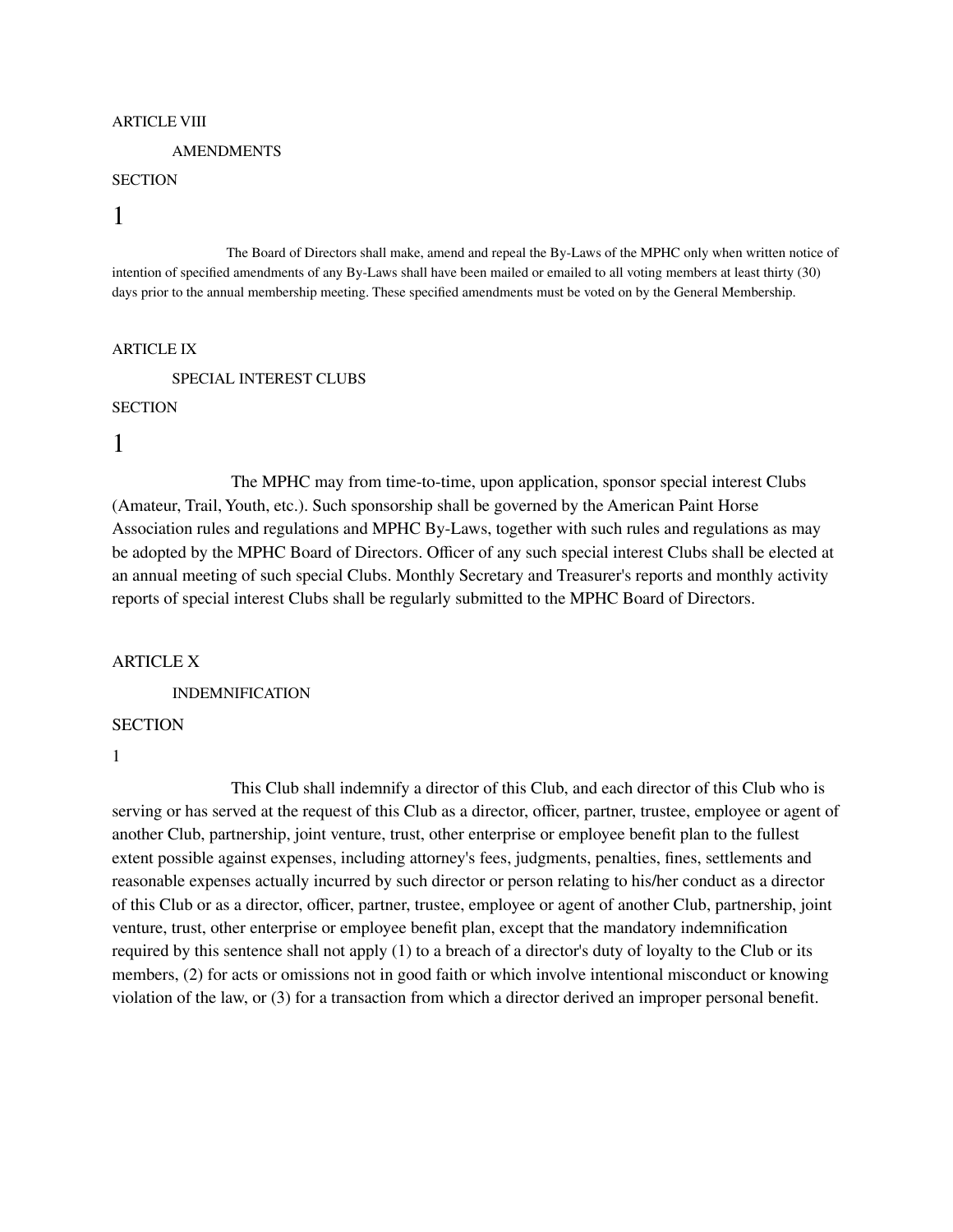### ARTICLE XI

## DISSOLUTION

## **SECTION**

## 1

Upon the dissolution of the MPHC, the Board of Directors shall, after paying or making provisions for the payment of all of the liabilities of the MPHC, dispose of all the assets of the MPHC exclusively for the purpose of the MPHC, or to such organization or organizations operated exclusively for agricultural purposes as shall at the time qualify as exempt organizations under the Internal Revenue Code, as the Board of Directors shall determine. The American Paint Horse Association, Fort Worth, Texas, is to be given first consideration for the receipt of funds upon dissolution of the MPHC.

## ARTICLE XII

DISCIPLINE

## **SECTION**

1

Section I. The Association, through its Board of Directors, may impose such fines or penalties upon any member who violates its rules, regulations, or bylaws. The Board of Directors shall use the APHA Rule Book as a guide, but all disciplinary actions are at the sole discretion of the Board of Directors. A member may be suspended for a period or expelled for violation of any of the bylaws, regulations, or rules of the Association, or for conduct prejudicial to the best interest of the Association or the Paint Horse breed. Suspension or expulsion shall be by a two-thirds (2/3) vote of the membership of the Board of Directors, provided that a statement of the charges shall have been mailed by registered mail to the member under charges at his last recorded address at least fifteen (15) days before final action is taken thereon. Such statement shall be accompanied by a notice of the time, when, and place where the Board of Directors is to take action on the matter. The member shall be given an opportunity to present a defense at the time and place mentioned in such notice.

## **SECTION**

#### 2

Anyone suspended by the APHA is automatically suspended by the Association.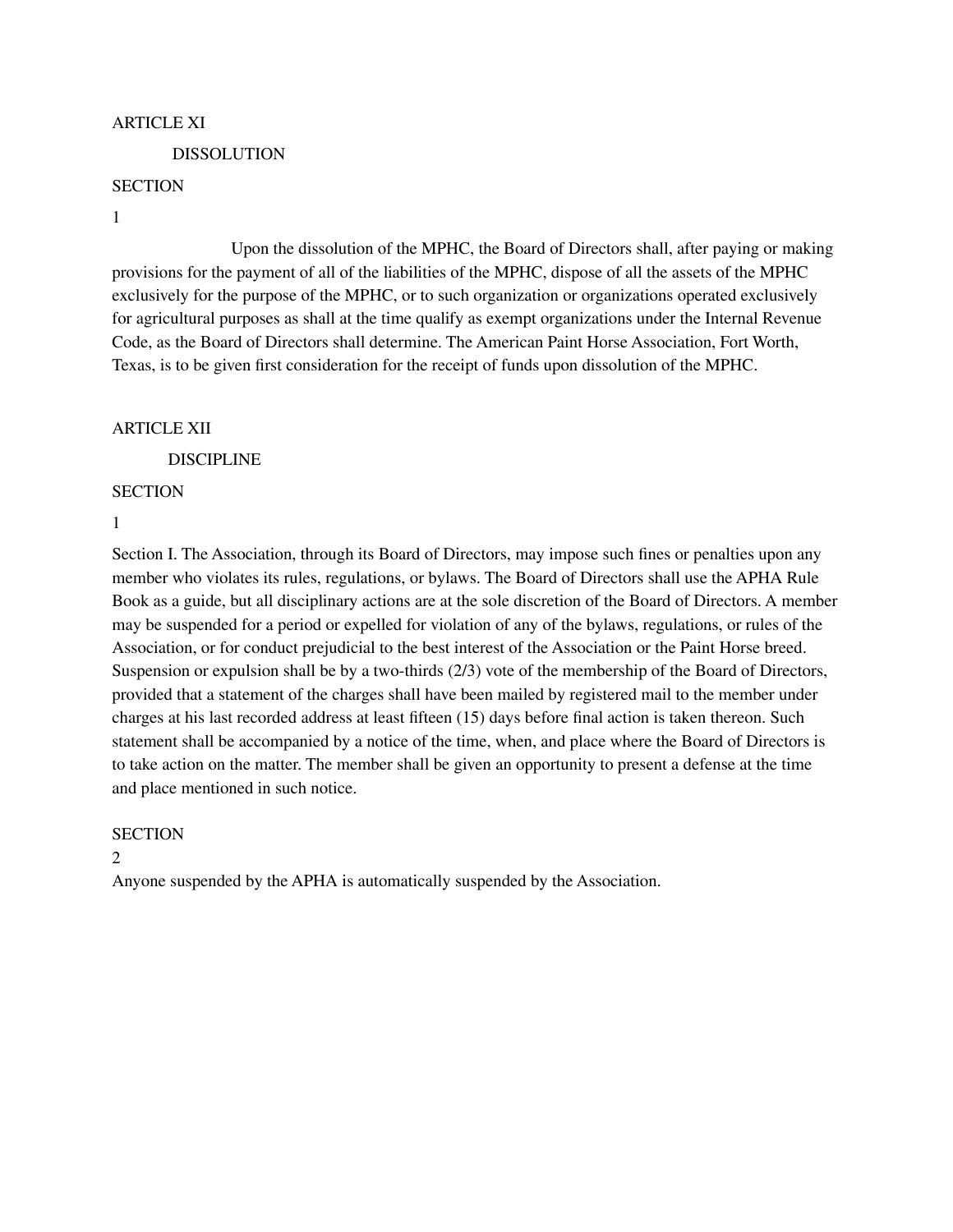# ARTICLE XIII

RULES OF ORDER

**SECTION** 

1

All meetings of the Board and committees appointed by the Board shall be governed by Roberts Rules of Order (revised) unless said rules are contrary to the Articles of Inc., or the by-laws of this Association in which case the Articles of Inc. or by-laws shall govern.

These by-laws were last amended on 03-01-2022.

Signatures of MPHC officers at the time of this revision:

President: Drew Kooiker

Vice President: Norma Hamilton

Secretary: Brianna Slager

Treasurer: Amber Fritcher-Tippet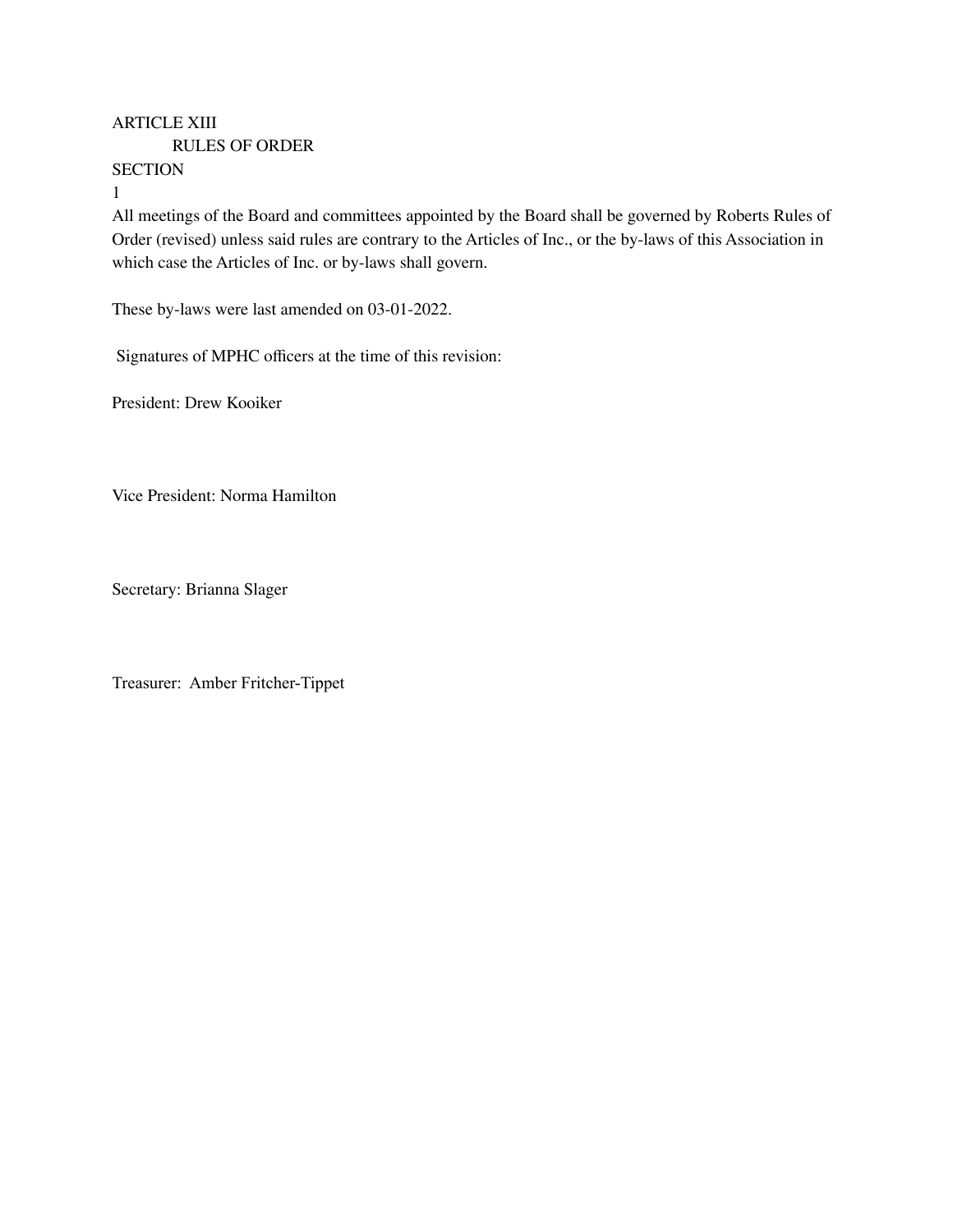## MICHIGAN PAINT HORSE CLUB'S SHOW RULES AND REGULATIONS

## APHA AND MPHC CLASES APPROVED FOR MPHC YEAR-END AWARDS

The following classes are required for every MPHC approved show unless special arrangements are made with the MPHC Board of Directors:

Novice Amateur Showmanship Amateur SPB Showmanship Amateur Showmanship Masters Amateur Showmanship Amateur W-T Showmanship Amateur SPB W-T Showmanship Youth W-T Showmanship 10 & under Youth W-T Showmanship 11-18 Youth SPB W-T Showmanship 10 & under Youth SPB W-T Showmanship 11-18 Novice Youth Showmanship Youth Showmanship 13 & under Youth Showmanship 18 & under Youth SPB Showmanship Amateur SPB Geldings - All Ages Amateur Performance SPB Geldings Amateur Geldings Amateur Performance Geldings Youth SPB Geldings - All Ages Youth Performance SPB Geldings Youth Geldings Youth Performance Geldings SPB Geldings – all ages SPB Performance Geldings Yearling Geldings 2-year-old Geldings 3-year-old Geldings Aged Geldings Performance Geldings Amateur SPB Mares Amateur Performance SPB Mares Amateur Mares Amateur Performance Mares Youth SPB Mares - All Ages Youth Performance SPB Mares Youth Mares Youth Performance Mares

SPB Mares – all ages SPB Performance Mares Yearling Mares 2-year-old Mares 3-year-old Mares Aged Mares Performance Mares Amateur SPB Stallions - All Ages Amateur Performance SPB Stallions Amateur Stallions - All Ages Amateur Performance Stallions Yearling Stallions 2-year-old Stallions 3-year-old Stallions Aged Stallions Performance Stallions Overo Halter Youth Overo Halter Amateur Overo Halter Tobiano Halter Youth Tobiano Halter Amateur Tobiano Halter Amateur Yearling Longe Line Amateur SPB Yearling Longe Line Open Yearling Longe Line SPB Open Yearling Longe Line Lead Line 8 & under SPB Lead Line 8 & under Amateur Pleasure Driving Open Pleasure Driving Amateur W-T Hunter Under Saddle Amateur W-T Hunt Seat Equitation Amateur SPB W-T Hunter Under Saddle Amateur SPB W-T Equitation Youth SPB Hunter Under Saddle 18 & U Youth SPB Hunt Seat Equitation 18 & U Youth W-T HUS 10 & under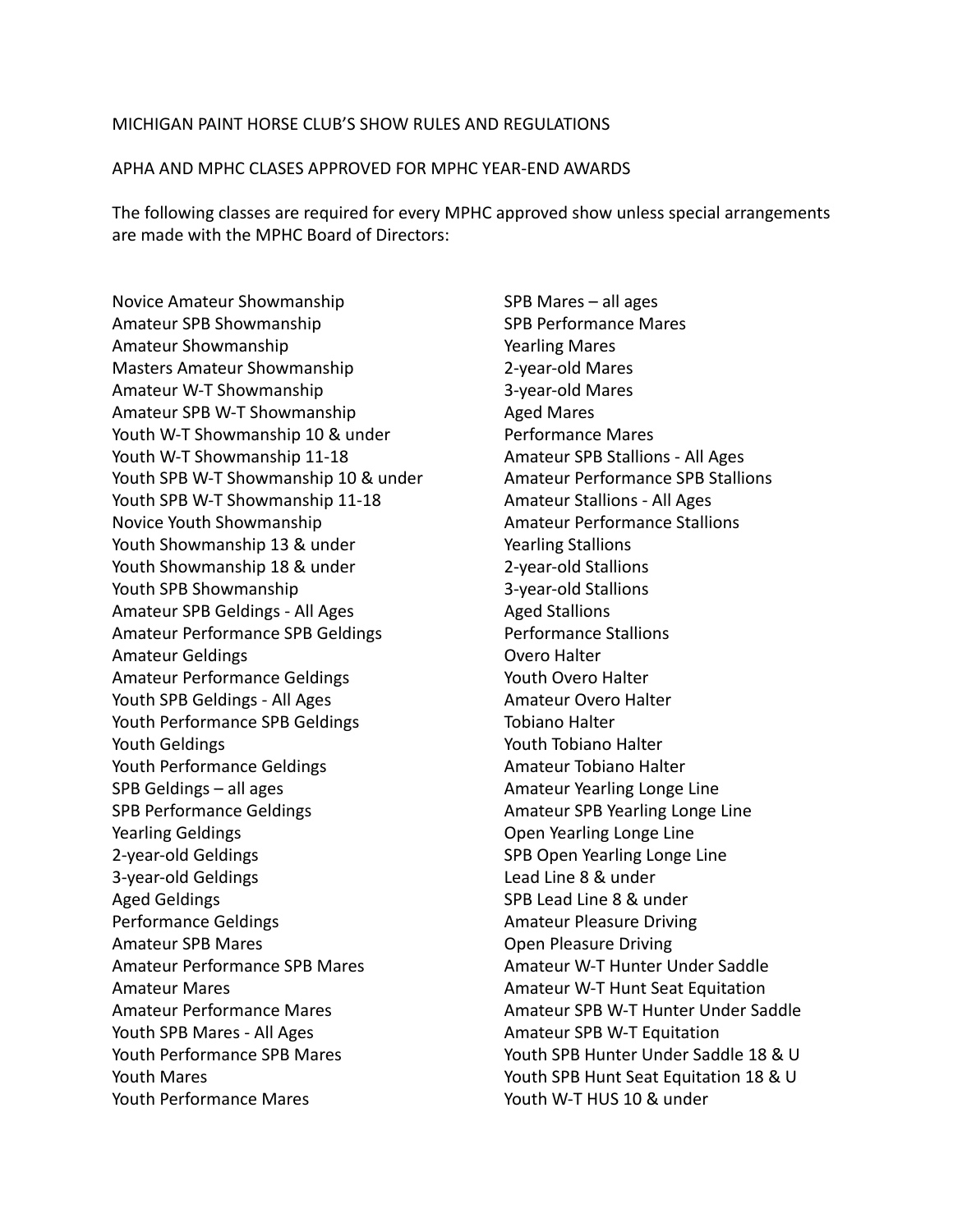Youth W-T HUS 11-18 Youth W-T HS Equitation 10 & under Youth W-T HS Equitation 11-18 Youth SPB W-T HUS Youth SPB W-T HUS 10 & under Youth SPB W-T HUS 11-18 Youth SPB W-T Equitation 10 & under Youth SPB W-T Equitation 11-18 Green Hunter Under Saddle Novice Amateur Hunter Under Saddle Amateur SPB Hunter Under Saddle Amateur Hunter Under Saddle Masters Hunter Under Saddle Junior Hunter Under Saddle Novice Youth Hunter Under Saddle Youth Hunter Under Saddle 13 & under Youth Hunter Under Saddle 18 & under Sr Hunter Under Saddle SPB Hunter Under Saddle Novice Amateur Hunt Seat Equitation Amateur SPB Hunt Seat Equitation Amateur Hunt Seat Equitation Masters Equitation Novice Youth Hunt Seat Equitation Youth Hunt Seat Equitation 13 & u Youth Hunt Seat Equitation 18 & u Novice Amateur Hunter Hack Amateur Hunter Hack Youth Hunter Hack 18 & under Hunter Hack Green Western Riding Amateur Western Riding Youth Western Riding 18 & u Western Riding SPB Western Riding Amateur Barrel Racing Amateur SPB Barrel Racing Youth Barrel Racing 18 & u Youth SPB Barrel Racing 18 & u Barrel Racing SPB Barrel Racing Amateur Pole Bending Amateur SPB Pole Bending Youth Pole Bending 18 & u Youth SPB Pole Bending 18 & u

Pole Bending SPB Pole Bending Amateur Yearling In-Hand Trail SPB Amateur Yearling In-Hand Trail Open Yearling In-Hand Trail SPB Open Yearling In-Hand Trail Youth W-T Trail 10 & under Youth W-T Trail 11-18 Youth SPB W-T Trail 10 & under Youth SPB W-T Trail 11-18 Amateur W-T Trail Amateur SPB W-T Trail Green Trail Novice Amateur Trail Amateur SPB Trail Amateur Trail Masters Trail Novice Youth Trail u Youth Trail 13 & u Youth Trail 18 & u Youth SPB Trail 18 & u Trail SPB Trail Amateur SPB W-T Western Pleasure Amateur SPB W-T Horsemanship Amateur W-T Western Pleasure Amateur W-T Horsemanship Youth SPB W-T Western Pleasure 10 & under Youth SPB W-T Western Pleasure 11-18 Youth SPB W-T Horsemanship 10 & under Youth SPB W-T Horsemanship 11-18 Youth W-T Western Pleasure 18 & u Youth W-T Western Pleasure 10 & under Youth W-T Western Pleasure 11-18 Youth W-T Horsemanship 10 & under Youth W-T Horsemanship 11-18 Green Western Pleasure Novice Amateur Western Pleasure Amateur SPB Western Pleasure Amateur Western Pleasure Masters Amateur Western Pleasure Junior Western Pleasure Novice Youth Western Pleasure Youth Western Pleasure 13 & u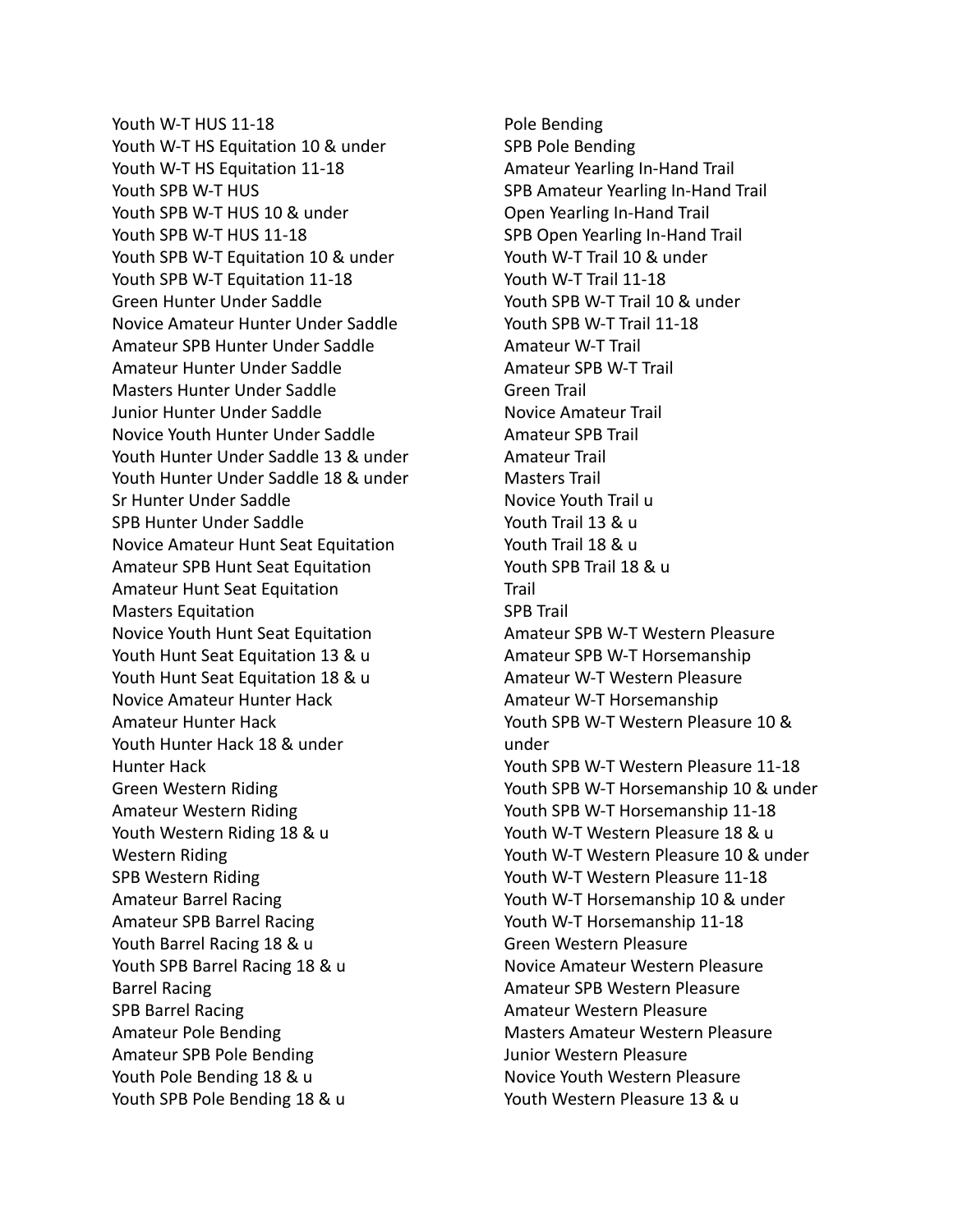Youth Western Pleasure 18 & u Senior Western Pleasure SPB Western Pleasure Novice Amateur Horsemanship Amateur SPB Horsemanship Amateur Horsemanship Novice Youth Horsemanship Youth Horsemanship 13 & u Youth Horsemanship 18 & u Youth SPB Horsemanship 18 & U

Amateur Reining Youth Reining 18 & under Reining SPB Reining Amateur Ranch Riding Amateur SPB Ranch Riding Youth Ranch Riding Youth SPB Ranch Riding Ranch Riding SPB Ranch Riding

NOVICE YOUTH/YOUTH AND NOVICE AMATEURS/AMATEURS MUST PRESENT CURRENT APHA CARD TO ENTER NOVICE YOUTH AND AMATEUR CLASSES AND FOLLOW APHA RULES OF OWNERSHIP TO QUALIFY FOR AWARDS BY MPHC.

APHA YOUTH MUST ALSO FOLLOW APHA RULES OF OWNERSHIP FOR MPHC AND MPHjC AWARDS.

NOTICE: ALL APHA RULES WILL BE ENFORCED AT ALL MPHC SHOWS. REFER TO APHA RULE BOOK REQUIREMENTS FOR YEAR-END AWARDS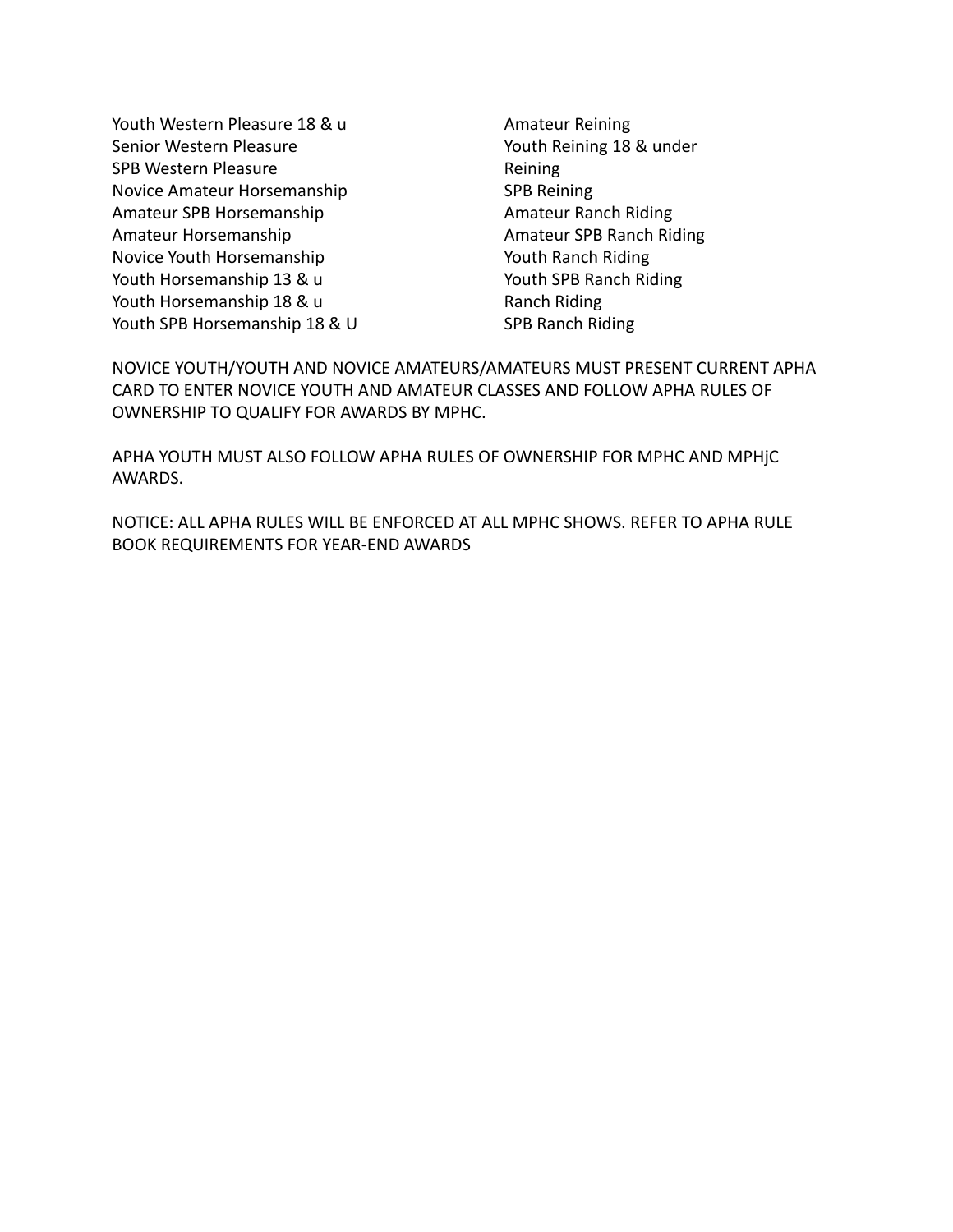- 1. Memberships shall be available for purchase in three terms: one-year, two-year and three-year. A one-year membership shall be valid from the date of purchase and expire December 31st of the purchase year. A two-year membership shall be valid from the date of purchase and expire on December 31st of the following year. A three-year membership shall be valid from the date of purchase and expire on December 31st of the second full year following purchase. (Example: if a three-year membership is paid on February 20, 2010, it expires December 31, 2012.) Memberships may be individual, family, syndicate or corporation, but only one vote per membership. Memberships are not transferrable. For Youth Class points to count on Youth Year-End Awards, youth must also belong to the Michigan Paint Horse Youth Club (MjPHC), for which the annual dues are 50% per family membership (regardless of how many youth are in the family).
- 2. Upon payment of membership fee, member will receive a membership card, and all horses owned by the member become eligible to compete for year-end awards. All owners and all exhibitors must be MPHC members before any MPHC or MPHjC points will be earned by any horse in any class. This includes all owners and all exhibitors in open, amateur, novice amateur, youth, novice youth, walk trot and leadline classes. Placings won prior to payment of dues for the current year will not count towards awards, i.e., payment of dues is not retroactive towards earning awards.
- 3. If a horse competing for year-end awards is owned by a syndicate or corporation, all members of the syndicate or corporation must be reported to the MPHC Secretary for verification. The syndicate or corporation must purchase a MPHC membership to be eligible for year-end awards.
- 4. Non-Sufficient Funds Check Policy: All NSF checks will automatically be redeposited. A \$40.00 returned check charge will apply. Participant will not be allowed to show at a Michigan approved show until check is made honorable. If participant does not make check honorable, information may be presented to APHA for disciplinary action.
- 5. To qualify for weekend/event high-point and reserve high-point awards, exhibitors are required to be current Michigan Paint Horse Club members.
- 6. To qualify, in each class, you must show in three separate weekend events offered for the MPHC-approved shows during the 2022 show season including:
	- a. Zone 8 Show
	- b. MI/IN Breakout Show/Memorial Day Bonanza
	- c. MI/OH Border Bash
	- d. Back 2 Basics
	- e. Fall Color Classic

the number of judges and weekends will be modified to accommodate the cancellation.

7. In addition to individual class awards, there will be awarded High-Point and Reserve High-Point All-Around in the OPEN, GREEN, YEARLING, AMATEUR, AMATEUR 45 & OVER,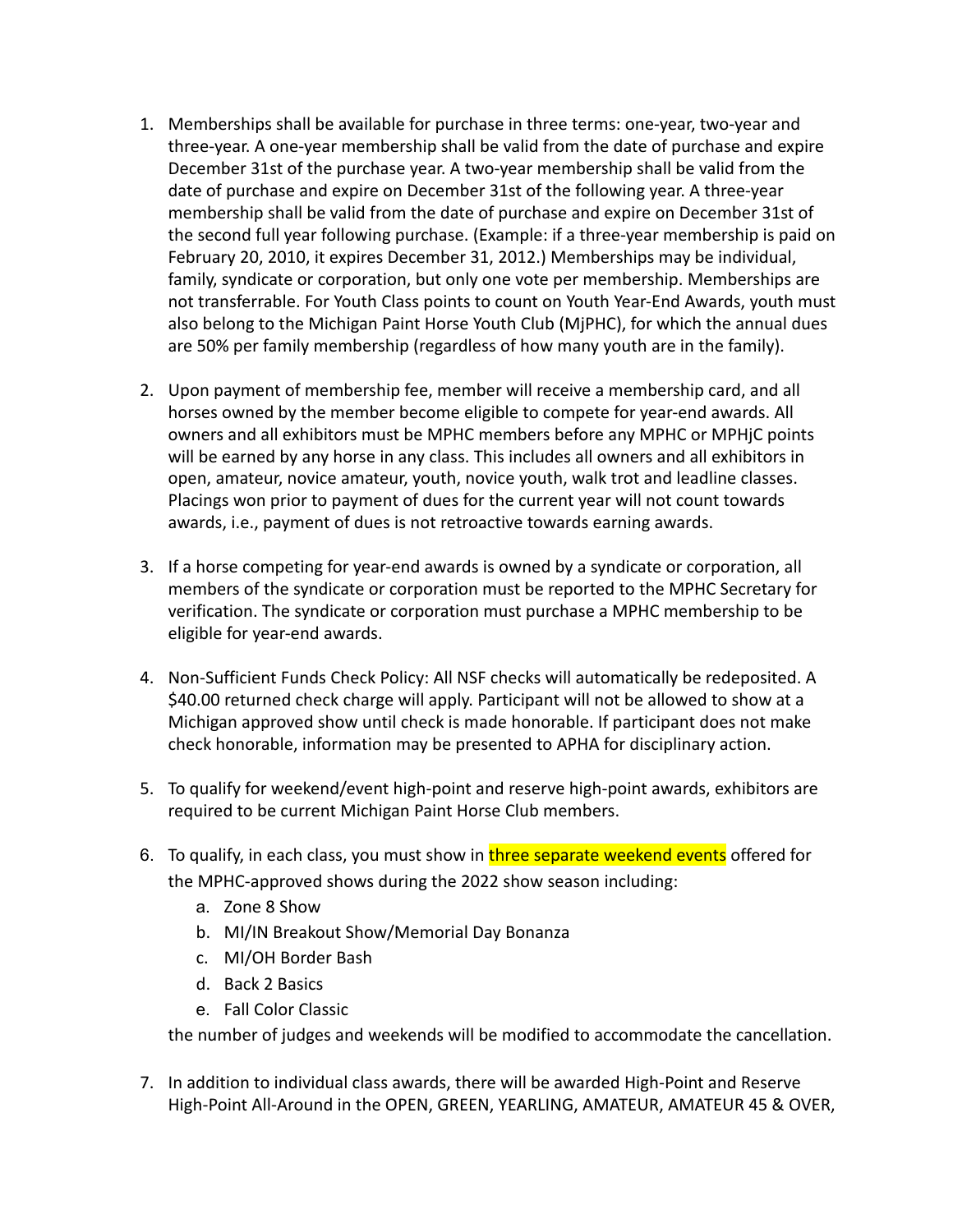AMATEUR SOLID PAINT BRED, YOUTH SOLID PAINT BRED, YOUTH WALK-TROT SOLID PAINT BRED 10 & UNDER, YOUTH WALK-TROT SOLID PAINT BRED 11-18, NOVICE AMATEUR, AMATEUR WALK-TROT, AMATEUR WALK-TROT SOLID PAINT BRED, YOUTH WALK-TROT 5-10, YOUTH WALK-TROT 11-18, NOVICE YOUTH, YOUTH 13 & UNDER, YOUTH 14-18, and one RANCH division. To qualify horse must meet requirements for year-end awards in 4 classes in their respective division, with the exception of the yearling and green division which will require 2 classes in their respective division. A halter class **IS** required to be one of the classes for all divisions. Qualifying points from a halter class can only be used for High-Point tabulations in one division, i.e. the same points cannot count toward Novice Amateur and Amateur. Halter points will be used in the division that most benefits the exhibitors' overall placing. If points other than those from the required 4 classes are to count, the same attendance requirements must be met, i.e., have been shown at least the minimum number of times per class.

8. Awards earned will be presented at the Annual Meeting & Awards Banquet.

# POINT SYSTEM

- 1. Awards will be given on the basis of points earned in MPHC-approved classes. Amateur, Masters Amateur, Novice Amateur, Amateur Walk-Trot, Amateur SPB Walk-Trot, Youth 13 & U, Youth 14-18, Novice Youth, Youth Walk-Trot 10 & U, Youth Walk-Trot 11-18, Youth SPB Walk-Trot 10 & U and Youth SPB Walk-Trot 11-18 points will be tabulated as one horse/one rider.
- 2. Points accumulated during each show season become null and void at the end of each calendar year.
- 3. Points tabulation shall be as follows: Providing there are 6 or more entries first place, 6 points; second place, 5 points; third place, 4 points; fourth place, 3 points; fifth place, 2 points; sixth place, 1 points. If there are, for example, only 4 horses in the class, the points will be awarded as follows: first, 4 points; second, 3 points; third, 2 points; fourth, 1 point. Any disqualified entries will not alter the point tabulation for the class.
- 4. If a horse with MPHC Open or Green points is sold during the show season, the new owner will take over the points previously earned by the horse in Open classes, provided the new owner is an MPHC member or becomes an MPHC member. Youth, Novice Youth, Youth Walk-Trot 10 & U, Youth Walk-Trot 11-18, Youth SPB Walk-Trot 10 & U, Youth SPB Walk-Trot 11-18, Classic Amateur, Masters Amateur, Novice Amateur, Amateur Walk-Trot and Amateur SPB Walk-Trot points remain with the exhibitor if a horse is sold.
- 5. Points shall be tabulated by the current MPHC Points Secretary from copies of judge's cards, which must be sent to the Points Secretary within 15 days after the show.
- 6. The Points Secretary's books will be open to all members.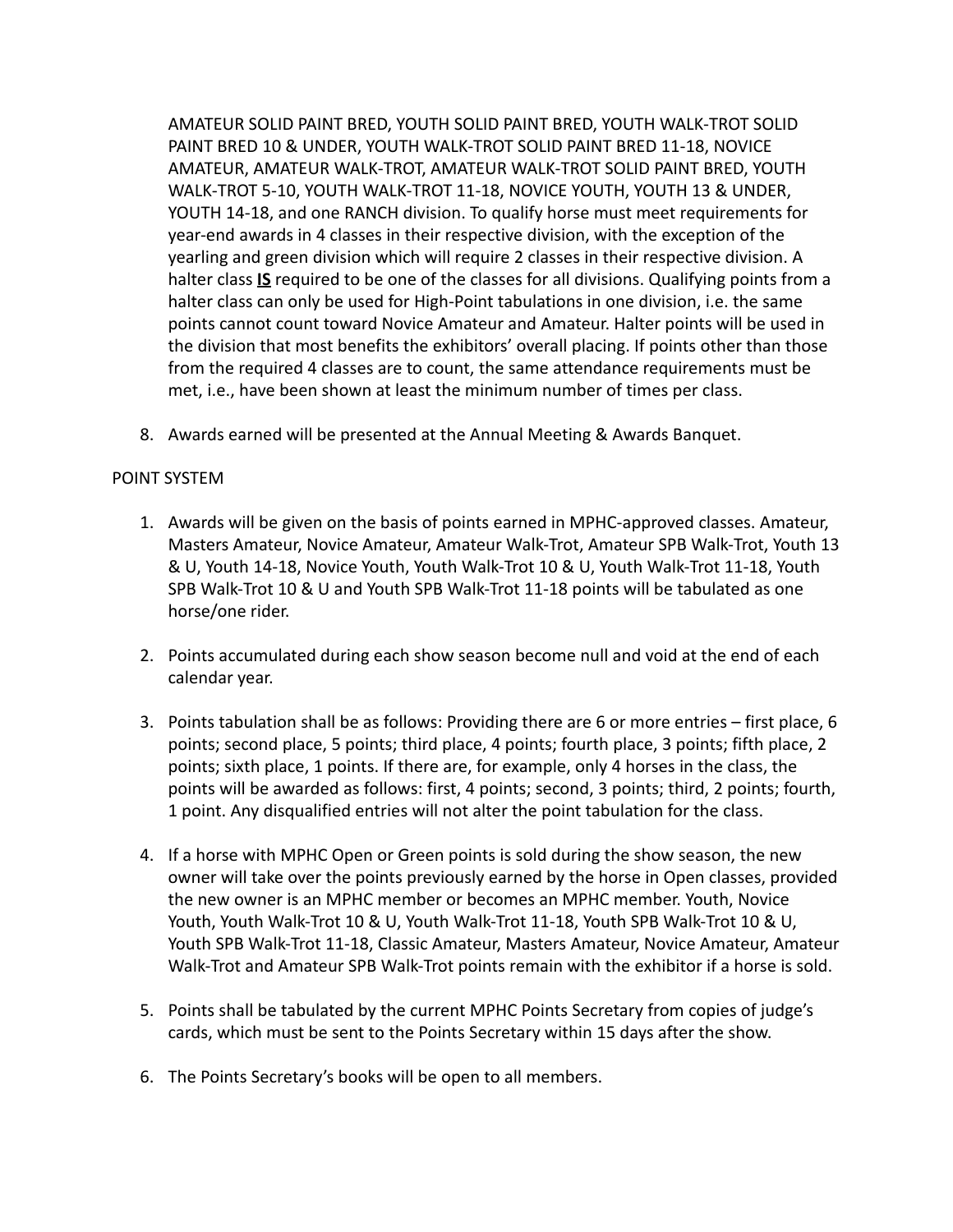- 7. Awards will not be given to any member who owes MPHC for any unpaid fees, NSF checks, etc.
- 8. Any stallion gelded during the show season will NOT carry over halter points to its respective gelding class.
- 9. Only points on horses and classes that qualify will be tabulated toward high point awards. For clerical efficiency, back numbers must remain with horse throughout show season.

# ACCREDITING A NON-MPHC SPONSORED SHOW WITH MPHC

- 1. Send a copy of completed APHA show approval form with check for \$5.00 for each show to show coordination chairperson at least 90 days before the show. (See attached for required classes.) The name of the judge must be included. Request a copy of suggested order for classes.
- 2. A draft of the show bill must be sent to the MPHC Secretary no later than 60 days prior to the show. No change of class arrangement will be allowed after this time.
- 3. Show bills for MPHC approved shows will be carried in the MPHC newsletter and distributed to surrounding clubs' newsletters if possible. At-cost charges for printing and mailing will be assessed to the show management.
- 4. When the show is completed, a complete set of copies of judge's cards must be sent to the MPHC Points Secretary within 15 days of the show. Failure to comply with result in no accreditation of your future shows with the MPHC.
- 5. Show management must prove insurance coverage acceptable to MPHC Board and agree to assume the proportionate cost of the MPHC's show insurance before accreditation will be given.
- 6. Any state bordering the state of Michigan may have their show accredited with MPHC only if there is a back-to-back show being held within the boundaries of Michigan. Points on MPHC member-owned horses will accrue as outlined in the Point System at such accredited shows.

SPECIAL NOTICE TO SHOW CHAIRPERSONS OF MPHC SPONSORED SHOWS

- 1. Judges for MPHC or MPHjC sponsored shows will be hired by or approved by the MPHC Board of Directors, and MPHC Treasurer or MPHjC Treasurer shall make payment.
- 2. Insurance for all MPHC sponsored shows will be carried by the MPHC.